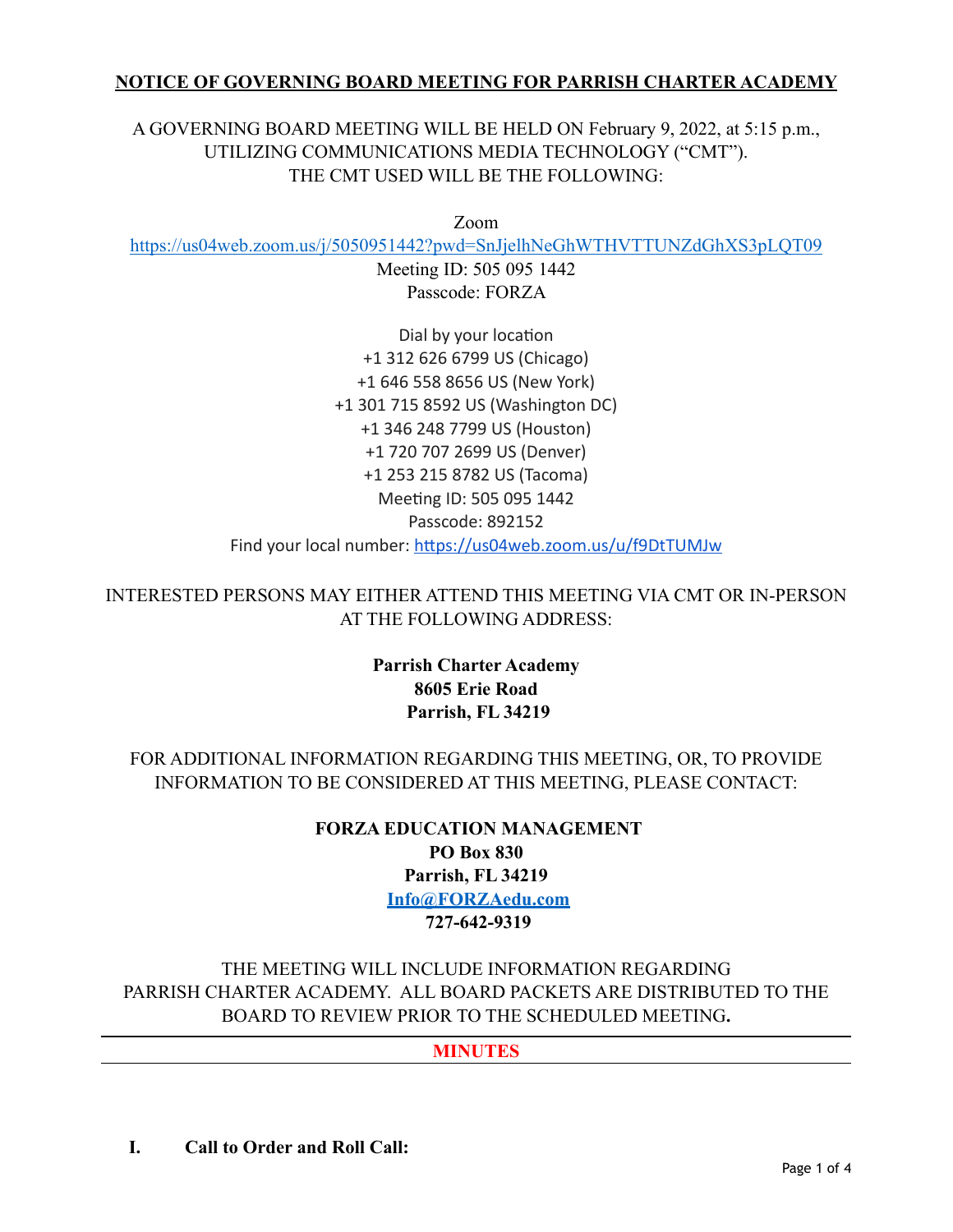The meeting was called to order by Helen at 5:15 p.m.

### **School Board:**

| Mark McCabe     | President      |
|-----------------|----------------|
| Helen Deitriech | Vice President |

# **FORZA:**

| William Staros | Regional Vice President        |
|----------------|--------------------------------|
| Jose Rubio     | Regional Vice President        |
| Misty Doyle    | Regional Director of Education |
| Trinie Alfaro  | <b>Marketing Director</b>      |
| Rafael M       | Accounting                     |
|                |                                |

**PCA:** Dawn Patterson Principal

# **II. Approval of Agenda:**

Helen made a motion to approve the agenda. Mark seconded the motion and the motion passed unanimously.

# **III. Approval of Minutes: November 10, 2021**

Helen made a motion to approve the minutes. Mark seconded the motion and the motion passed unanimously.

# **IV. Old Business: None**

#### V. **New Business:**

# **A. Treasurer's Report:**

Rafael gave a summary of the financials. There were no questions from the board.

# **B. Approve and Execute Financials: October 2021, November 2021 and December 2021**

Mark made a motion to collectively and concurrently approve the financials. Helen seconded the motion and the motion passed unanimously.

# **C. Approve & Ratify the Building Hope Loan**

Bond Attorney David Cohen made a request to the board to review and approve items C through I to allow the discussion to be combined. David provided a summary of each item and explained the outstanding litigation on the current property, the improvements needed for the roadway and entry ways, and the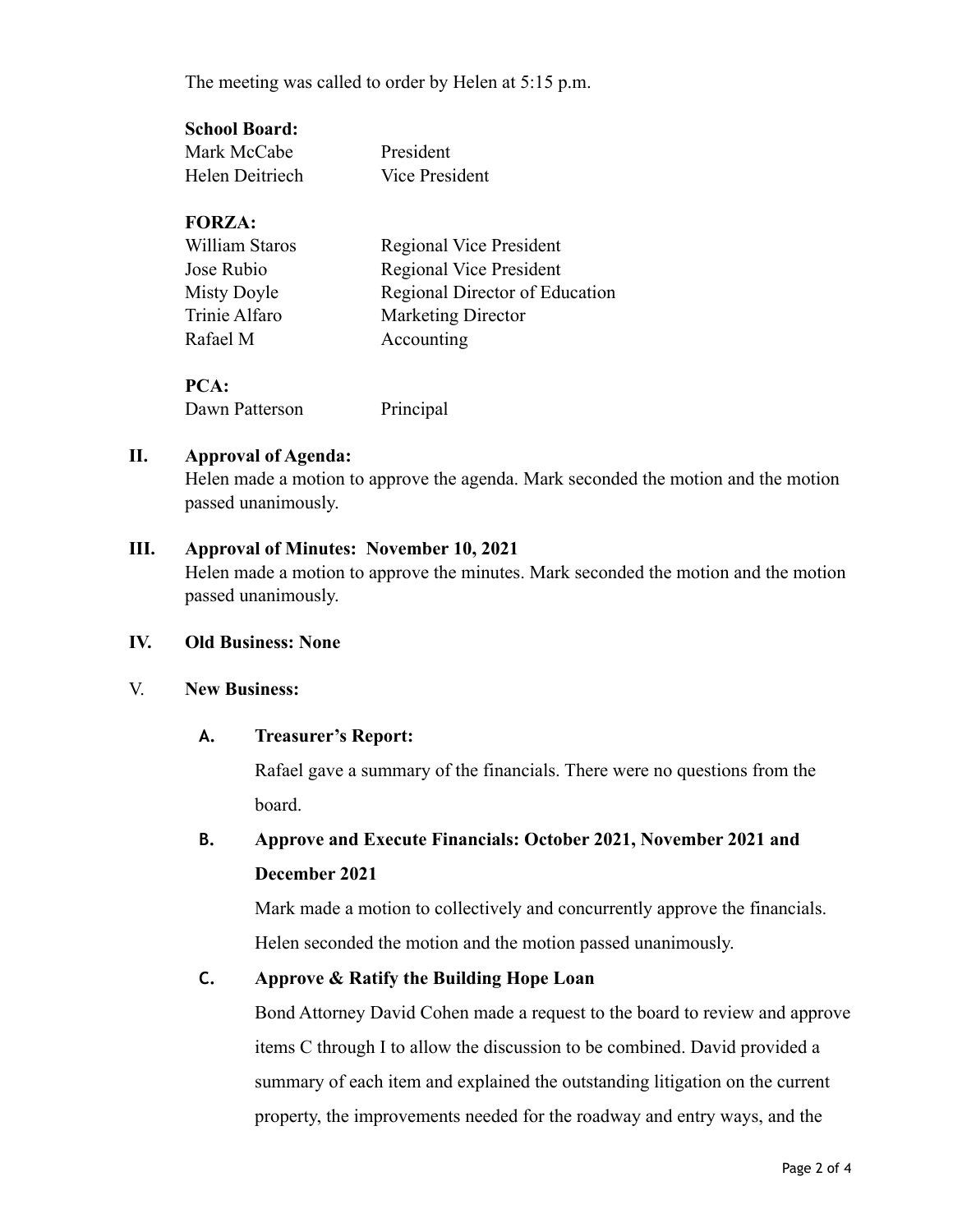purchasing agreements for the new parcels of land. General discussion occurred as related to the use of the modular while the litigation continues. If the litigation does not go through, the school will have a larger campus, but if it is successful, the new building on the 8 acres of land will be the new campus. The loan from Building Hope is currently at 3.3 million, but a request has been made to increase that to 4.4 million in order to close on both parcels of land and secures the funding needed for the modulars. Helen made a motion to collectively and concurrently approve agenda items C through I. Mark seconded the motion which passed unanimously.

- **D. Approve & Ratify the 3 Acre PSA**
- **E. Approve & Ratify the 5.2 Acre PSA**
- **F. Approve & Ratify the Development Services Agreement**
- **G. Approve & Ratify the Kellog & Kimsey Contract**
- **H. Approve & Ratify the Lease Amendment**
- **I. Approve the Modular Classroom Agreement**
- **J. Approve Tentative Calendar for 2022-23 School Year**

Ms. Patterson gave a review of the proposed school calendar. Helen made a motion to approve the calendar. Mark McCabe seconded the motion and it passed unanimously.

#### **K. Approve Projected Enrollment for 2022-23 School Year**

Ms. Patterson gave a review of the proposed student enrollment. Helen made a motion to approve the projected enrollment. Mark McCabe seconded the motion and it passed unanimously.

#### **L. Approve Projected Budget for 2022-23 School Year**

Rafael gave an overview of the projected school budget. Mark McCabe made a motion to approve the projected budget. Helen seconded the motion and it passed unanimously.

# **M. Approve Board of Directors Meeting Schedule for 2022-23 School Year**

Mr. Staros reviewed the proposed Board meeting schedule dates and the format being through Zoom. Helen made a motion to approve the meeting schedule. Mark seconded the motion and it passed unanimously.